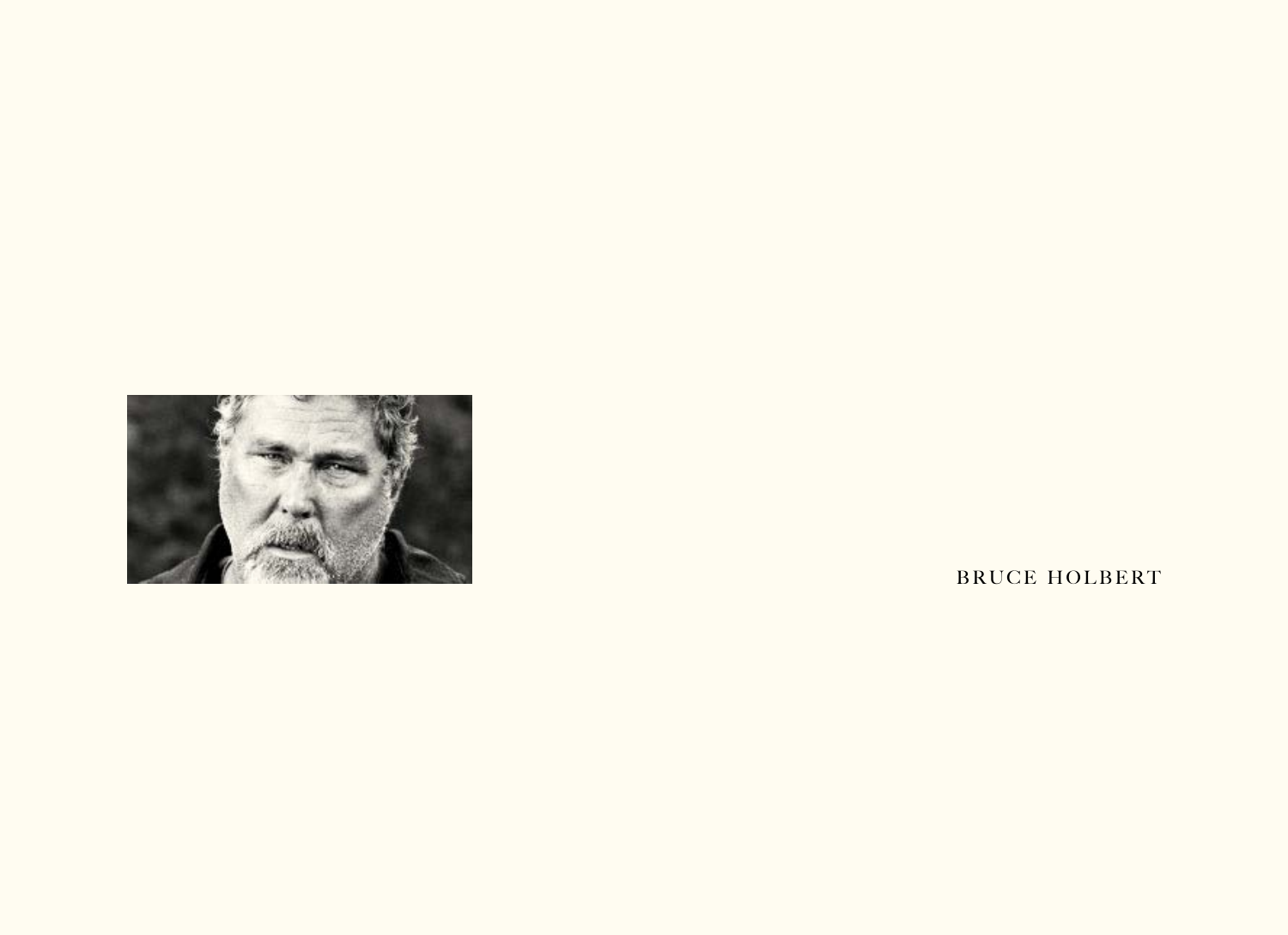## Pastoral #9

I don't write love poems or cut roses from my grandmother's garden and deliver them to you in ribbon, then press the doorbell and hide behind the old birch like I did for my mother back when I was still vessel enough to haul her hopes in.

My grandmother is lost to heart failure and her garden planted grass. My mother drinks and worries over her pension. She has harvested the trees for timber and paid the neighbor man to grind the stumps that pock the yard.

My boy heart rolled, though, when she lifted the flowers, and set them on the porch to sun. She closed her eyes like breathing was some fine taste she'd just come upon. It was when she knew everything, All I'd consider and discard.

Would you read your poem in this same way? Or would it offer only pulp and ink and the scent of one more man?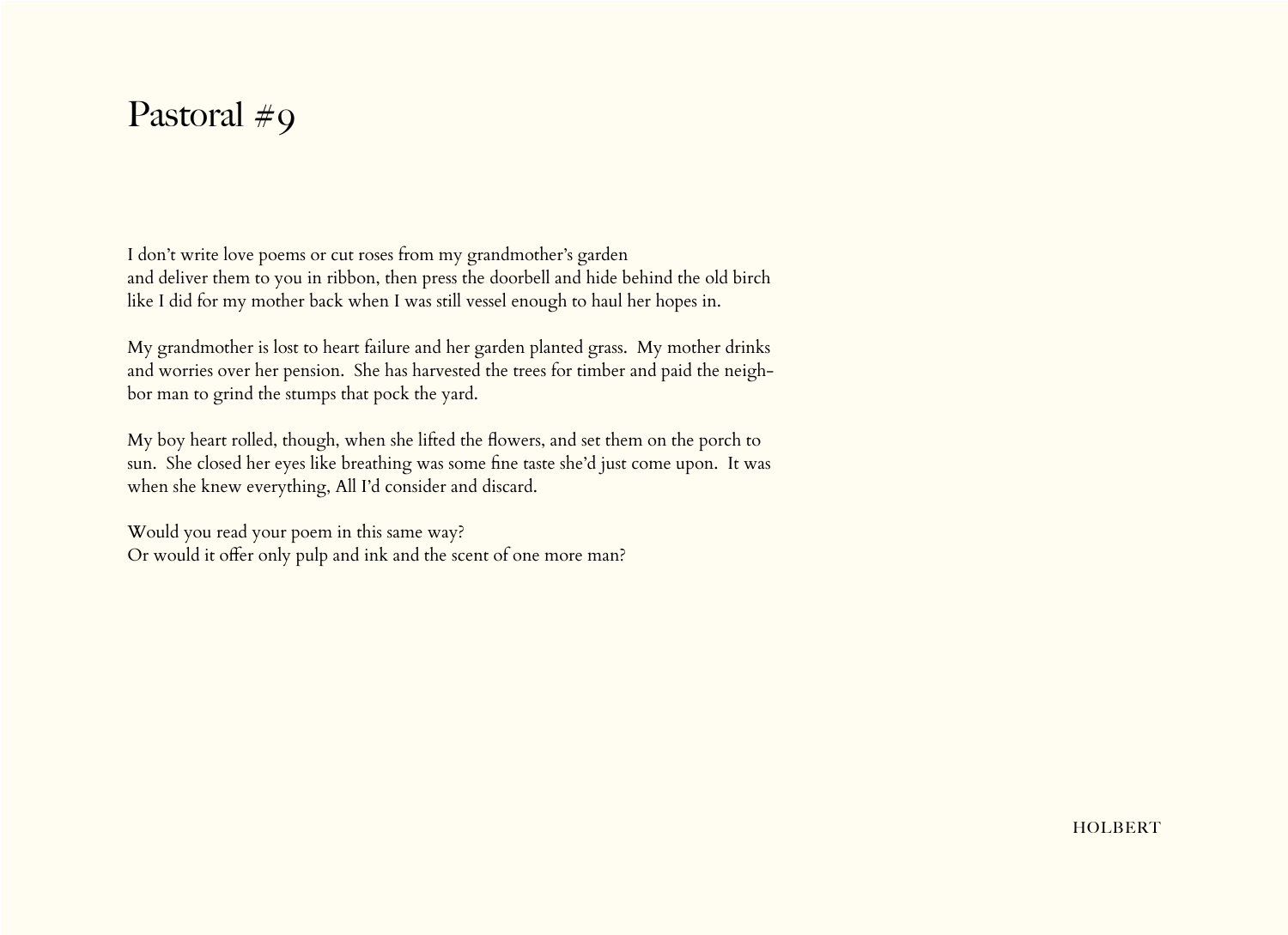# Pastoral #5

I have tracked you through pastures and meadows pressing my ear to creases in the grass to hear the splash of you passing.

Once I tried the trick on train rail the coolies beat into this county. The frozen metal pulled my ear fast. A truck stopped Mister, are you all there? the driver asked. I reckon not, I told him.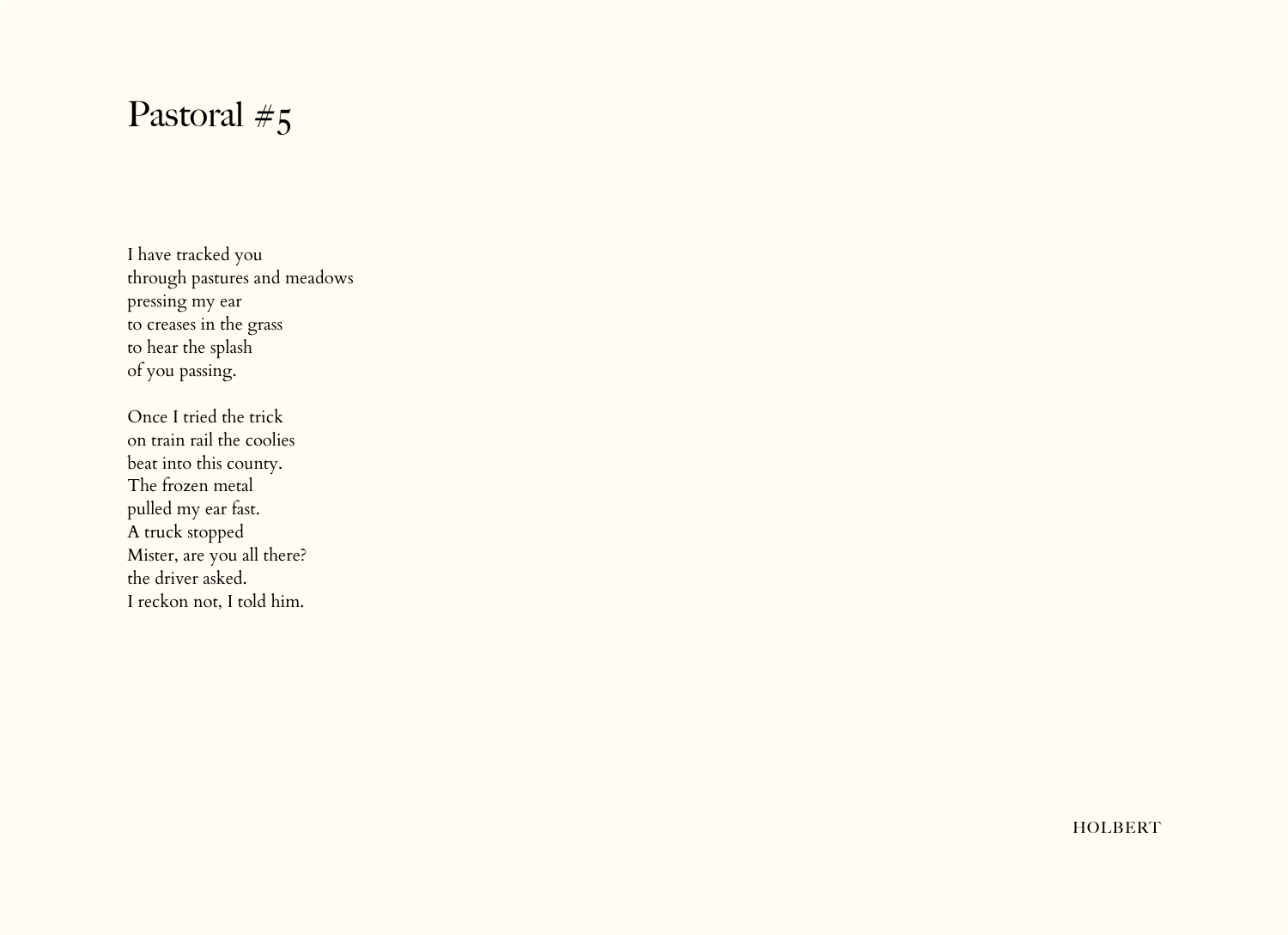## epic

*\*Sinkalip is the Salish language's phonetic word for coyote*

I prologue

You stand beneath my office window the moon's liquid shimmer bathes your haunches. solstice is a week away, but cold has outlegged the seasons. five deer browse the garden dregs; they do not fear you, sinkalip. winter you're a story and must starve until you are told.

## II sinkalip

only if the moon is new, and far from cities garish light, in a the sky that does not teem with the state's exhalations or farmers chaff complicating the dry bluster can astronomers detect story's ashen hue.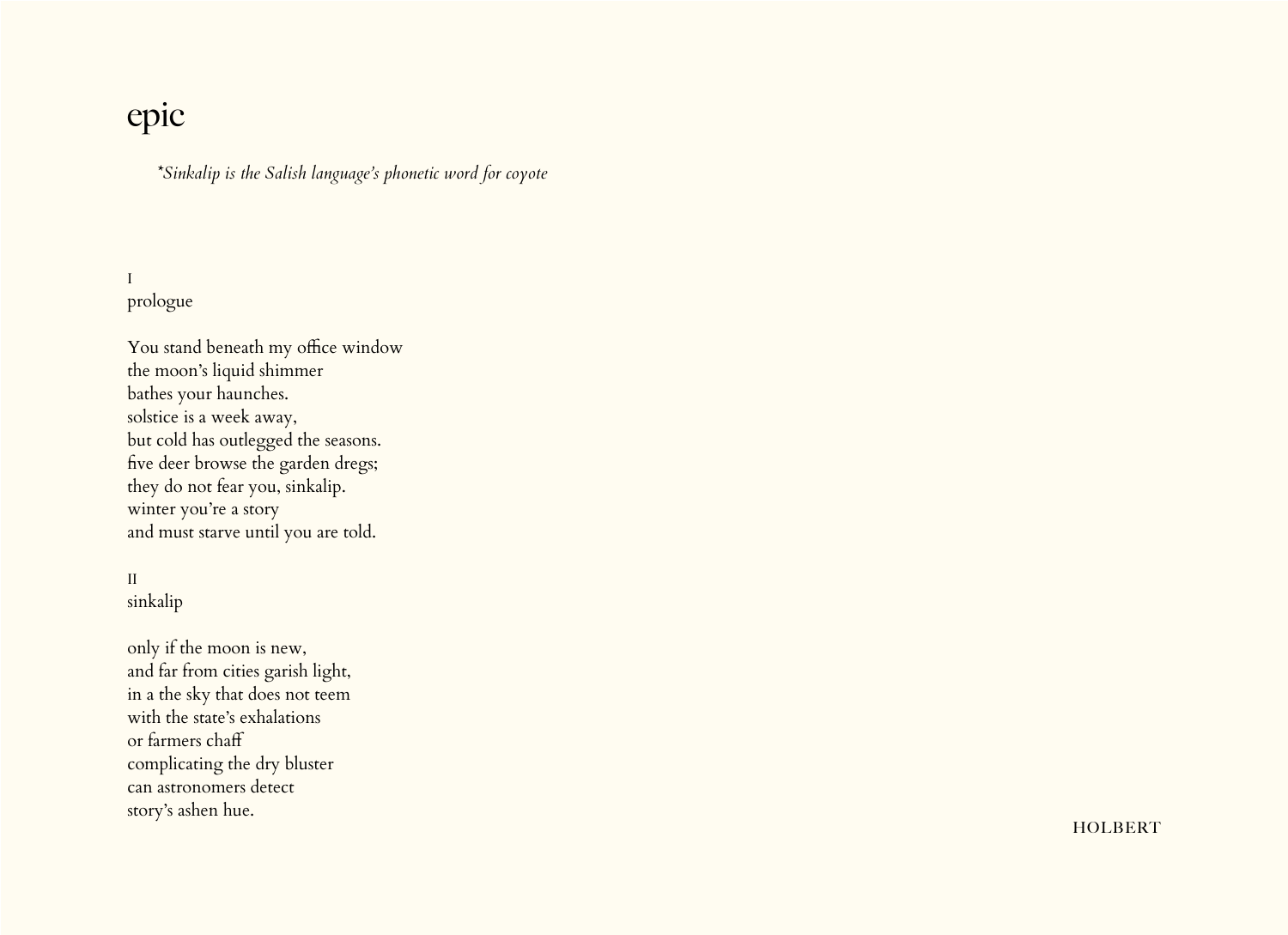narrated in an arid, plasma language by a tongue that cannot speak to earth's beasts cannot articulate light's willowy thread, filtered through a thousand years of ambiguity and contradiction, good for nothing practical, just wonder and doubt.

#### III

sinkalip is born

the earth was once a human being. The notion inhabits the Spinster's chalky shapes on green boards, that teach children they don't understand words they've heard since birth. The earth mother is the sound beneath the marks. but you are deaf, sinkalip because you forget that birdsong and the wolf's bay are bones of your mother. You construct stone huts to conceal your self-abuse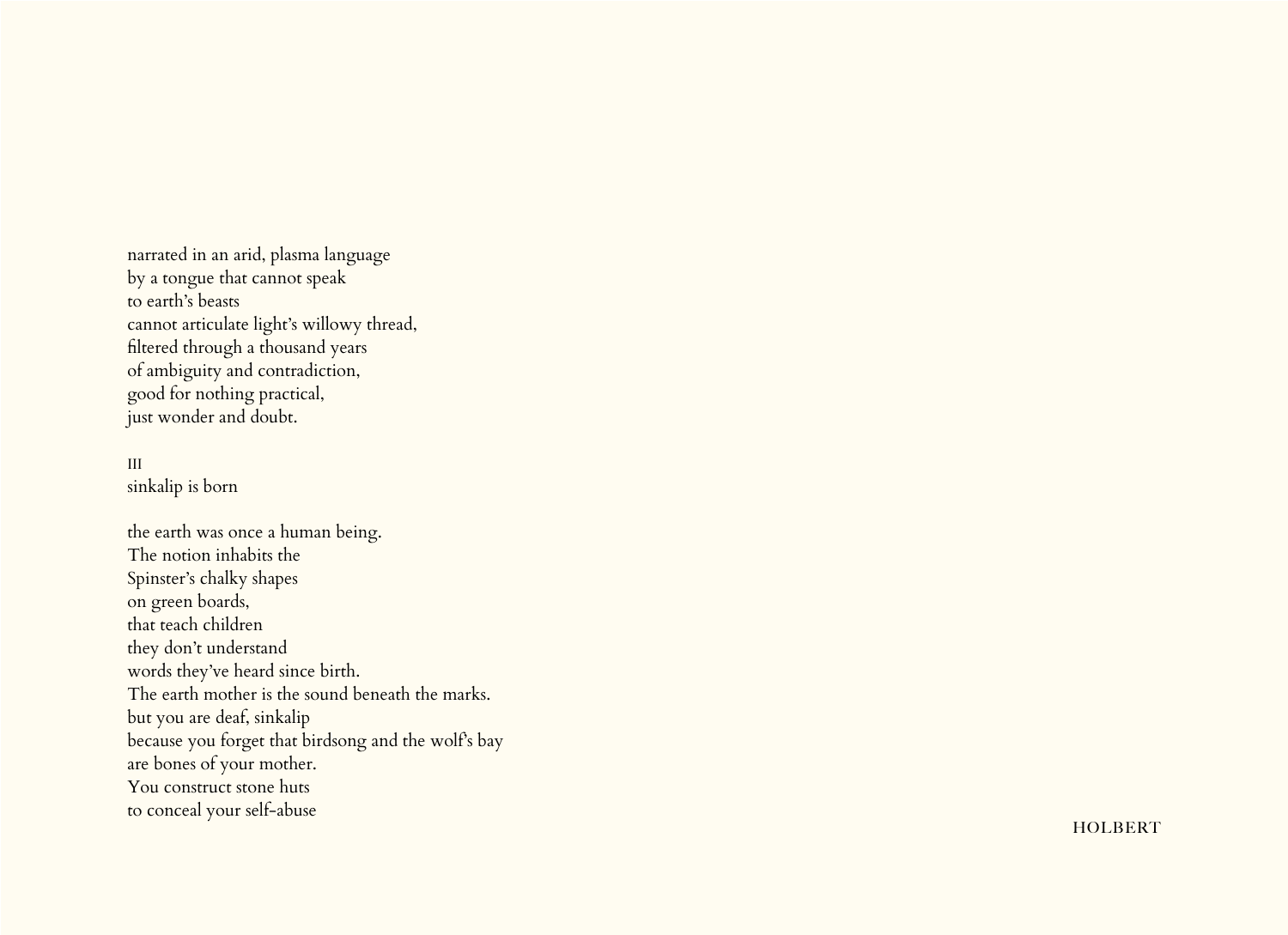## and hear nothing.

old one rolled your mother's skin into balls of mud and clay. he spat to bind them together. disgusted by his need for you.

## IV sinkalip dies

You find the sun a burden. a cloud bruises the horizon. deer bed in thickets rain feeds the beaver pond where you cool your feet. on a gambler's roll, you lift your face more, you say.

are you not swept in a storm without air? are you not drowning in your wishes? do you not gasp and vomit silver drool upon the river's bank? do the buzzards not poke your eyes from your head?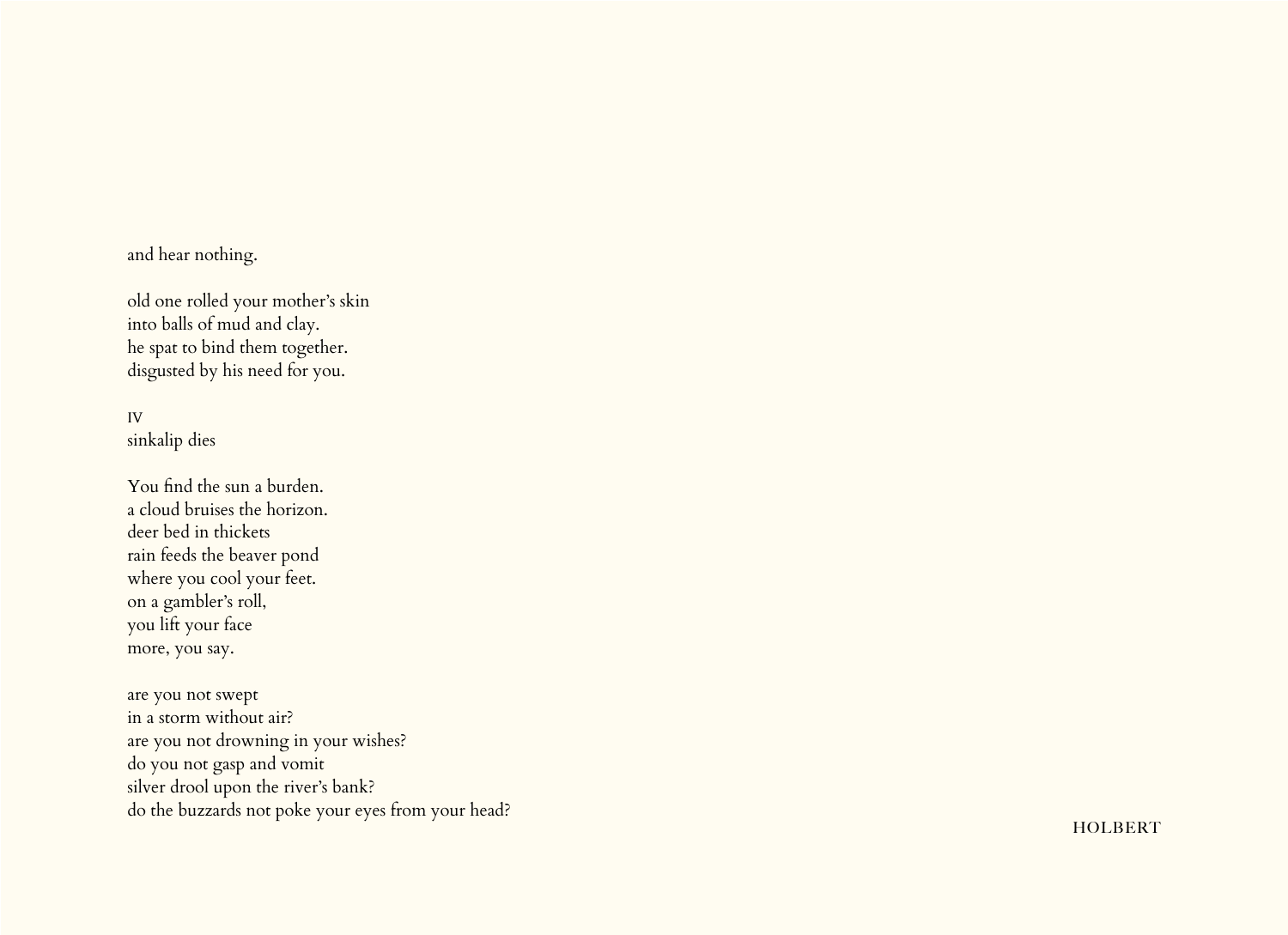### V sinkalip is born

your memory does not reach to your penis or beyond regret or grudge your copulation is birth and death, it bleaches memory like the prairie's bones. you exist between, where you can induce dust storms to hide your sins then die of asthma and return to ejaculate clouds over your enemies and wipe your penis across your grandchildrens' eyes after enjoying their mother, and mornings the white paste of our own desires matts our lashes and we blink our sins into unfinished wishes of weak and muted creatures.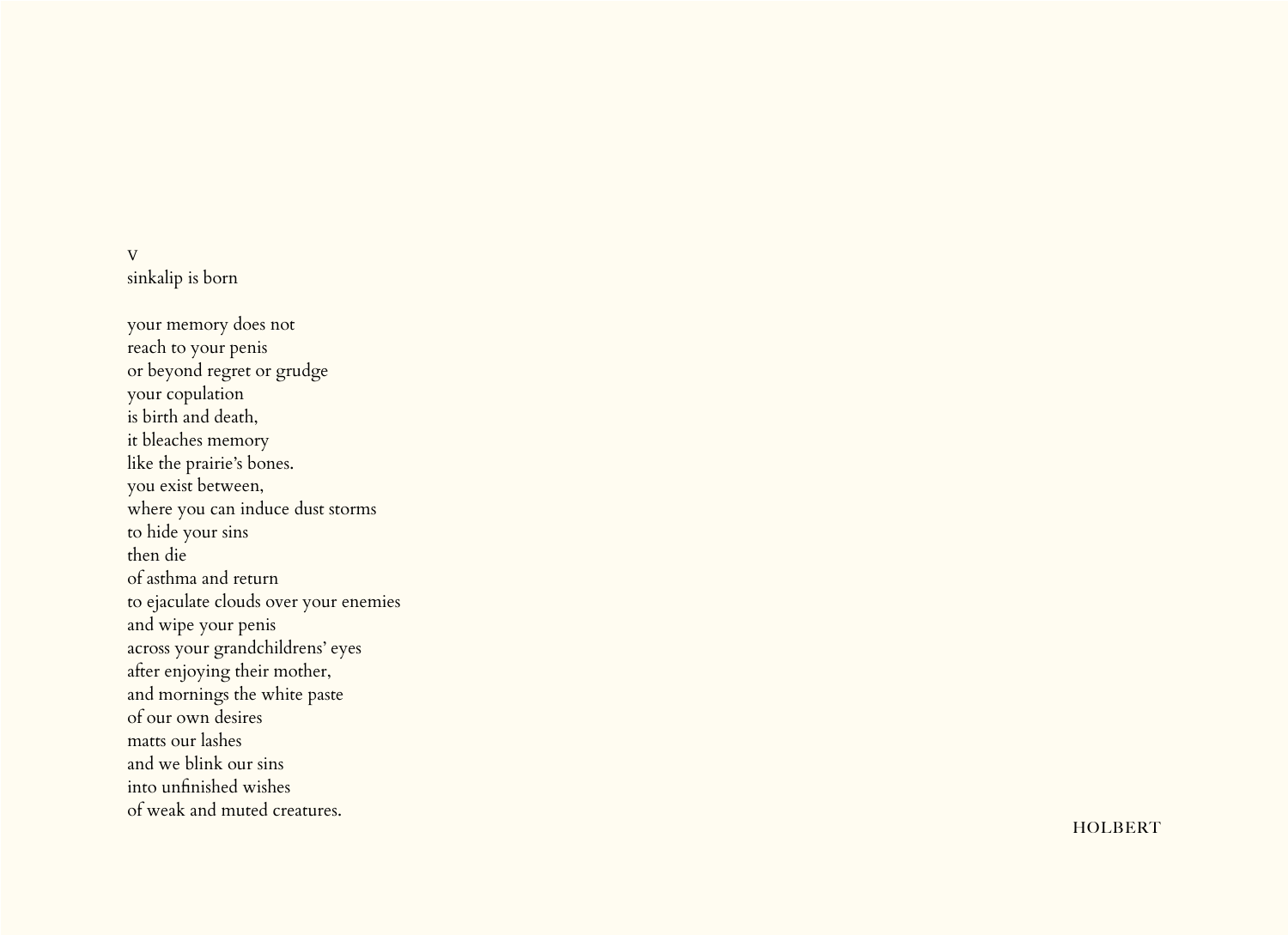Sinkalip, you are the first porn star.

VI sinkalip in love

When you see five mallard duck girls, Sinkalip, it is akin to christ who donned a thorny crown, and lugged his cross to calvary. And when the romans drove open his feet and the dogwood planks parted for the spike like a casual lover – he cried out a bloody orgasm- body broken for thee- draping the timbers, a sail in the horse latitudes then mary magdeline or judas, steps over his body three times and he becomes a sinkalip. Yes, we know what you will do and you will do it for us

sinkalip in love (again)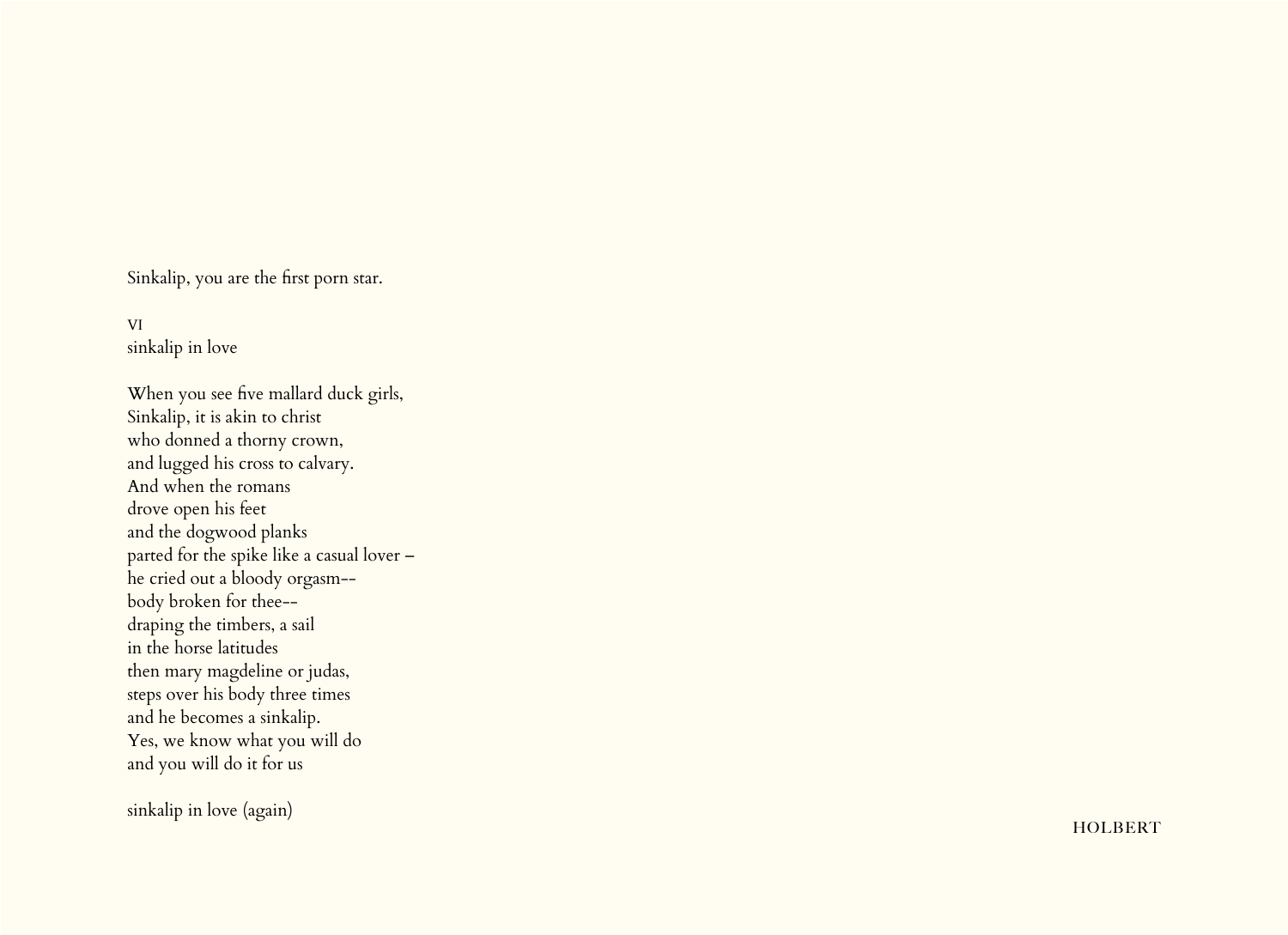one woman among stinking men winds her legs beneath her stool in her eyes is nothing warm nor cold. she is a cave no one occupies the bartender twists a knob on the tv. another senator seduces an assistant and executes perfect contrition. do they scream like children, sinkalip? while their clothes dutifully bent across chairbacks, sustain their tailored creases?

VII sinkalip, the hero

you step about tossing your head to appreciate its reflection. where sisters tend a rock trap and feast upon salmon as long as their arms. when each delivers the bones to the river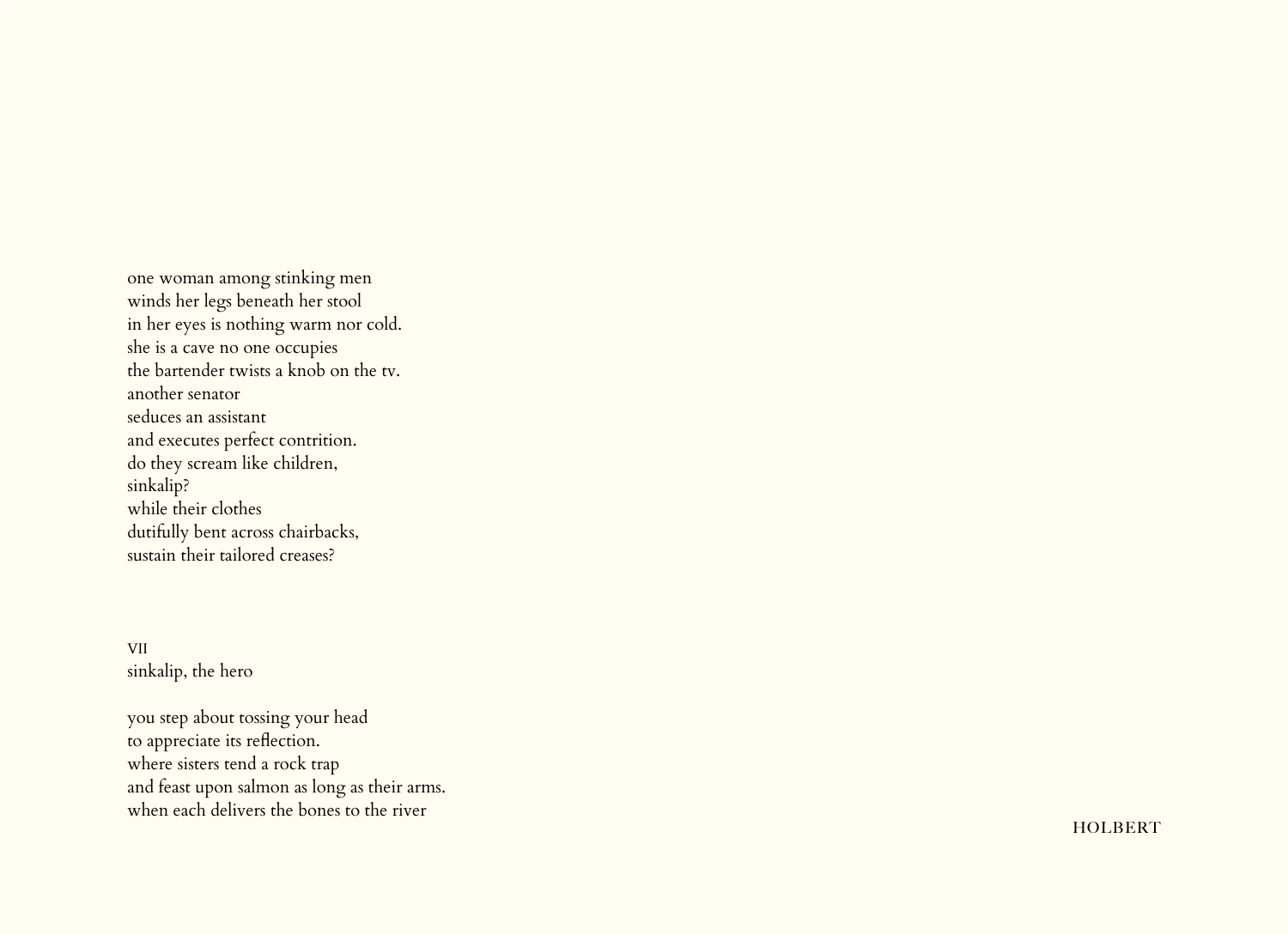the current returns flesh to the bones until the fish stirs and swims, each rib a thready prayer. it's devotion is past obedience and nothing you recognize. you unpile stones and the sisters turn tearful kingfishers. salmon leap from the water into your arms. villages offer you maidens. A falls the salmon will not climb Bisects the river where one refuses.

VIII sinakalip, the savior

your wife dies you walk many miles "sit here," your shadow says. you see only open prairie. but the sky darkens, and many fires burn your wife sits next to you in a great lodge,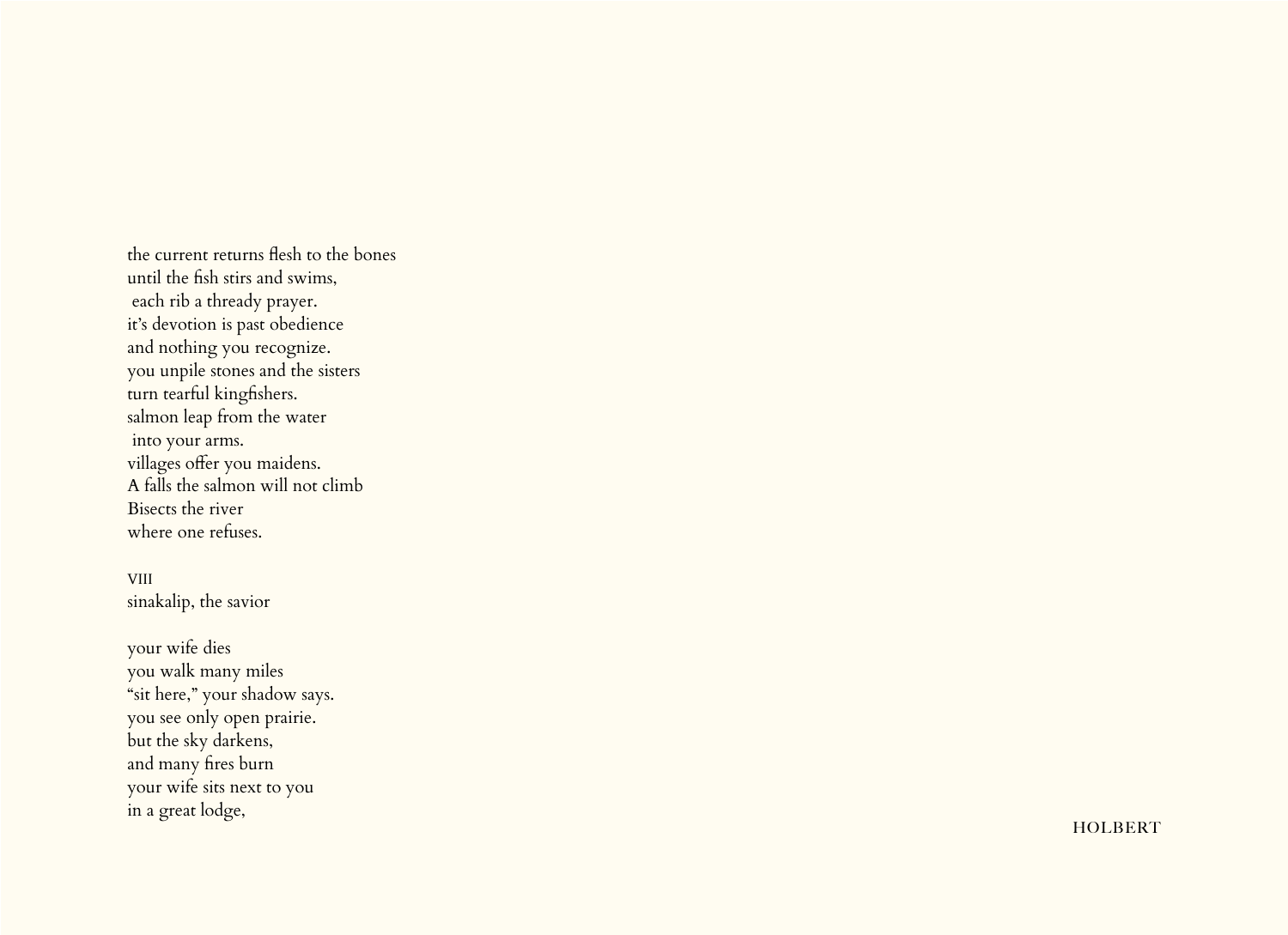there are no monsters here you can love one wife, the shadow says, "your wife will be with you. when you have descended the fifth mountain, On your return home you may touch her once more."

But lust seizes you the last night. Your wife cries as if in love's thrashings before she vanishes.

at your village. no one greets you. they have abandoned their homes for the mountains to be away from you.

### IX sinkalip dies

never again will your sisters counsel you. your mind will grow loud